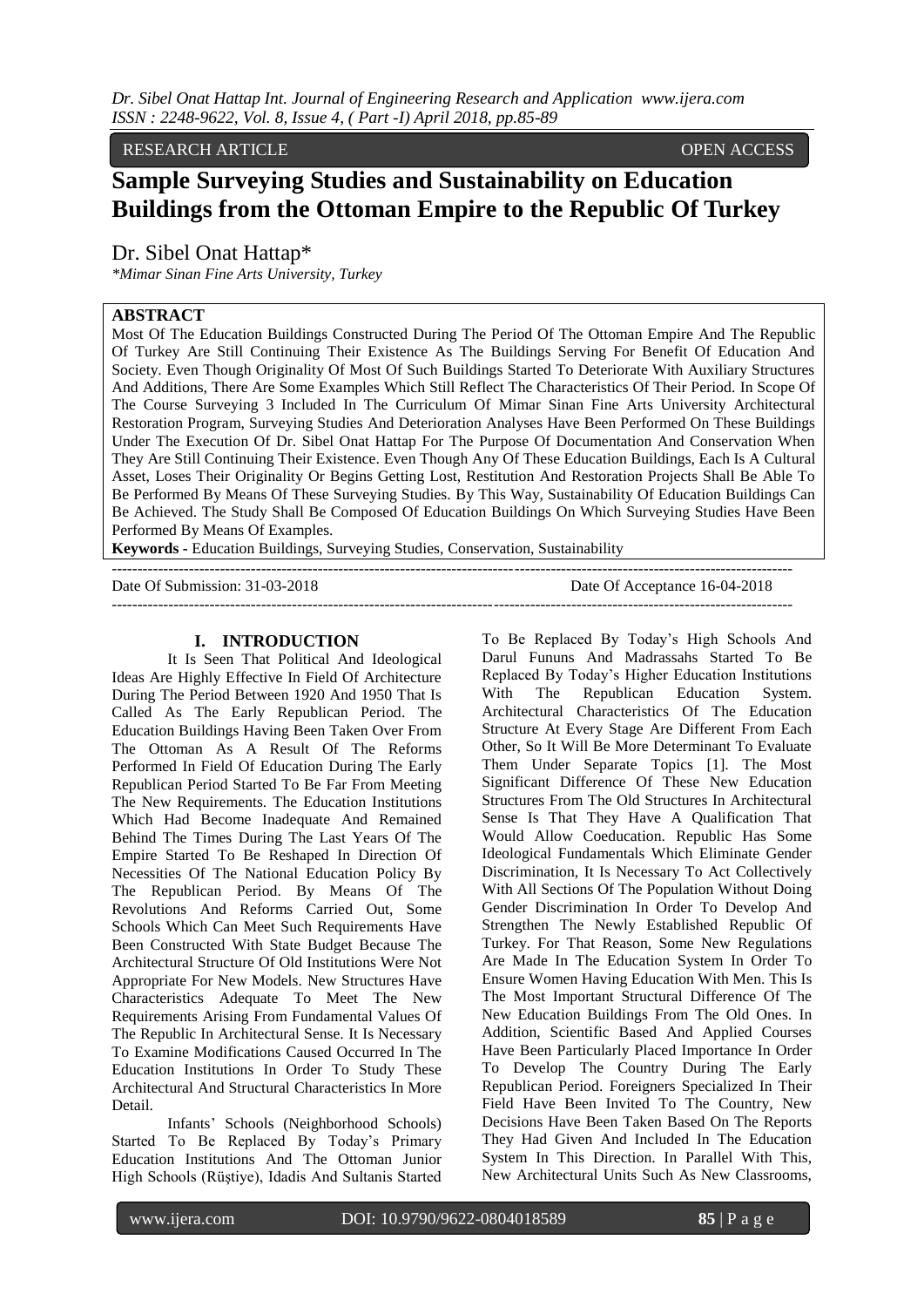Laboratories Have Been Included In The New Education Structures Where Applied Courses May Be Given More Effectively [1]. In Addition To All These, Education Buildings Have Been Caused To Be Constructed By Successful Architects Of The Time Like Mimar Kemalettin Bey [2].

## **II. ŞEMSIPAŞA PRIMARY SCHOOL**

The Masonry School Located At Istanbul Province, Üsküdar District, Aziz Mahmut Hüdayi Sub-District, Ressam Ali Rıza Sokak No: 4, 376 Block, Parcel No 10 Is Composed Of A Basement, Ground Floor, And An Administrative Floor (1st Storey). The School Still Preserves Its Originality.



**Figure 1.** Şemsipaşa Primary School

#### 1. Establishment (1731-1758)

Humbaracı Barracks Which Was Opened In 1731 Underlie The Şemsipaşa Primary School. This Barracks Was Opened On The Empty Land Located At The Outbuildings When The Former Ayazma Palace Was Desolate During The Period Of Mahmut I. After 3 Years (In 1734), Mühendishane-I Hümayun (Engineer School Of The Empire) Was Opened. Ayazma Mosque Was Built On The Location Of Demolished Ayazma Palace In 1758 And A School Named Ayazma Sıbyan Mektebi (Infants' School) Was Opened At The Location Of Mühendishane-I Hümayun.



**Figure 2.** Şemsipaşa Primary School Situation Plan

Şemsipaşa Primary School Was Turned Into A Infants' School By Sultan Mustafa III In 1758. This School Construction Of Which Had Been Started At The Same Date With Ayazma Mosque Was Firstly Named Ayazma Sıbyan Mektebi (Ayazma Infants' School). The Building Was A Two-Storey Stone Masonry Type Building With Wooden Facade. At The Entrance The Statement "Ayazma Sıbyan Mektebi Which Was Constructed By Mustafa Han III 1171" Is Written.

## 3. Establishment (1842-1913)

A School In The Name Of Üsküdar Mekteb-I İbtidaiyesi (Üsküdar Primitive School) Was Opened At The Same Building At The Location Of Ayazma Sıbyan Mektebi. This School Has Continued Its Existence Until 1913. Şeker Ahmet Pasha Graduted From This School.



**Figure 3.** Şemsipaşa Primary School Plan Survey Work

## 4. Establishment (1913-Today)

The School Was Devastated After 71 Years (In 1913). The Chamberlain Of Sultan Mehmet V, Namely Mehmet Tevfik Bey Requested From Mehmet V When He Saw The Situation Of The School He Had Graduated And The Construction Of The School Was Started By 1913. The Minister Of Foundations Ürgüplü Mustafa Hayri Efendi Informed The Most Famous Architect Of The Time Kemaleddin Bey And Caused Kemaleddin Bey Constructed The Current Building Of The School. The Required Money Was Paid By Evkaf-I Hümayun (The Imperial Foundations). School.

2. Establishment (1758-1842)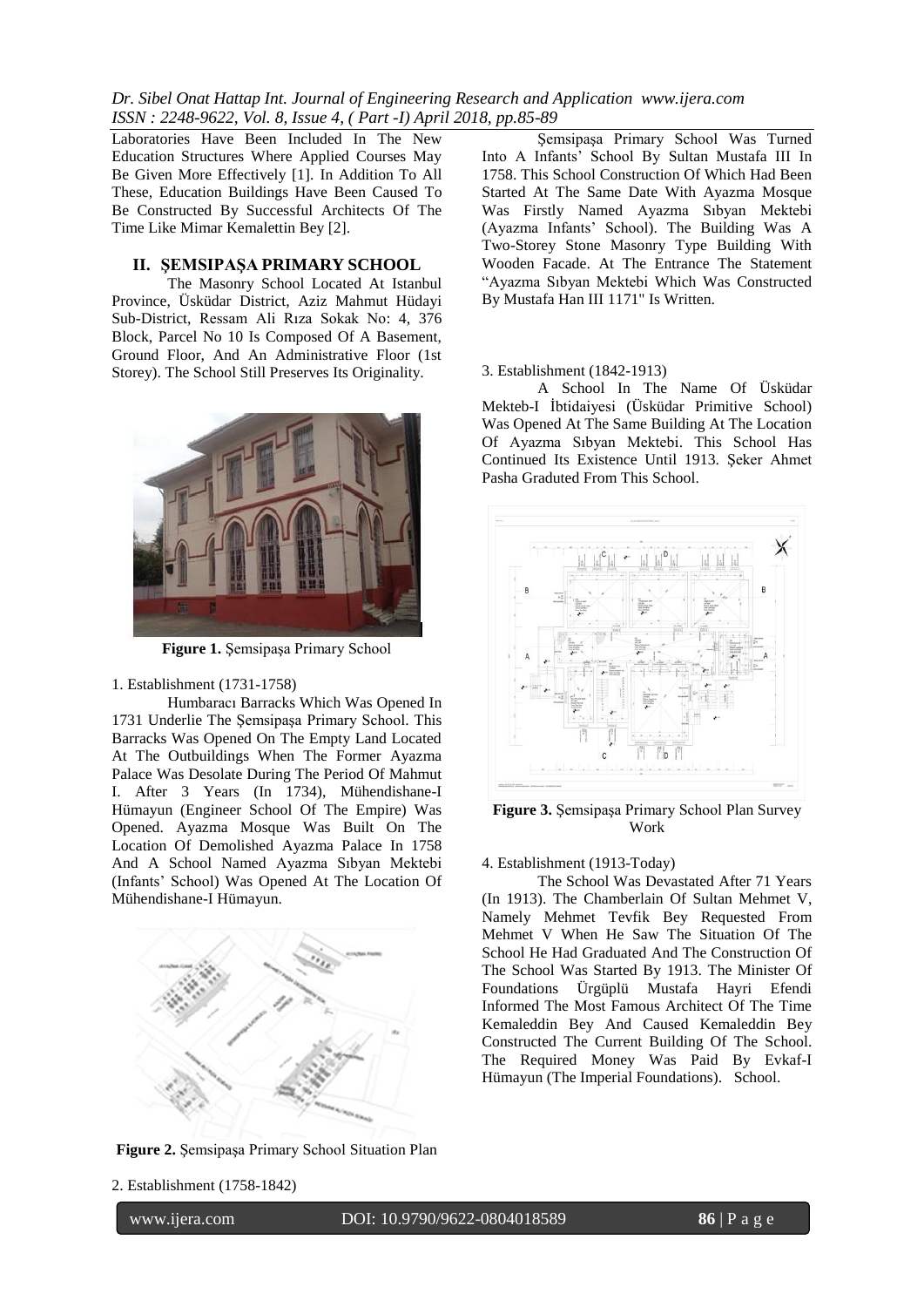

**Figure 4.** Şemsipaşa Primary School

## **III. DETERIORATIONS AT THE BUILDING**

Biological And Microbiological Deteriorations (Mouldings) Occurred On Walls At The South Facade Of The Building. Plaster Heat Change That Has Risen Once The Paint Layer That Protects The Facade Lost Its Function Has Become Open To Atmospheric Conditions Such As Rain, Wind Etc. And So It Has Been Abraded And Surface Loss And Cracks Occurred In Time. Wooden Windows Have Worn Of By The Impact Of Degradation Mechanisms. The Mechanical Deteriorations (Wears And Piece Breakages) Which Occurred On

The Stairs At The Section Of The Building Opening To The Garden Have Been Determined.



**Figure 5.** Deteriorations At The Şemsipaşa Primary School

## **IV. FATIH COUNSELING AND RESEARCH CENTER (FORMER VEZNECILER SCHOOL FOR IMPAIRED HEARING)**

It Was Opened As The Beyazıt Mektebi (Beyazıt Shcool) After Conquest Of Constantinople. It Was Demolished And Reconstructed In 1923 And Its Name Was Changed As Beyazıt Girls School. Then, It Was Named As The Vezneciler Primary School In 1949. It Started To Serve As The Vezneciler Primary School For Impaired Hearing Beginning From 1980, And Has Been Serving As Fatih Counseling And Research Center Beginning From 02.02.2015 [3]. The Building Located On A Parcel With 3970 M² Area Is Seen As A Masonry School In Terms Of Its Nature.



**Figure 6.** Fatih Counseling And Research Center (Former Vezneciler School For Impaired Hearing)

## **II.I. DETERIORATIONS AT THE BUILDING**

The Building Is Partially In Good Conditions By Reason That It Is Still Used As A School. However, Paint And Plaster Shedding Occurred In Time On Wall Surfaces Below Windows And Door Sides On The North Facade Wall Because Of Dilapidation. Rain Water Caused Swellings, Deteriorations And Shedding On Paint And Plaster Probably Due To Water Guttering Or Maybe Due To Broken Tiles Are Seen Below Eaves On The Front Facade Of The Building.



**Figure 7**. Fatih Counseling And Research Center (Former Vezneciler School For Impaired Hearing) Situation Plan



**Figure 8.** Fatih Counseling And Research Center (Former Vezneciler School For Impaired Hearing) Plan Survey Work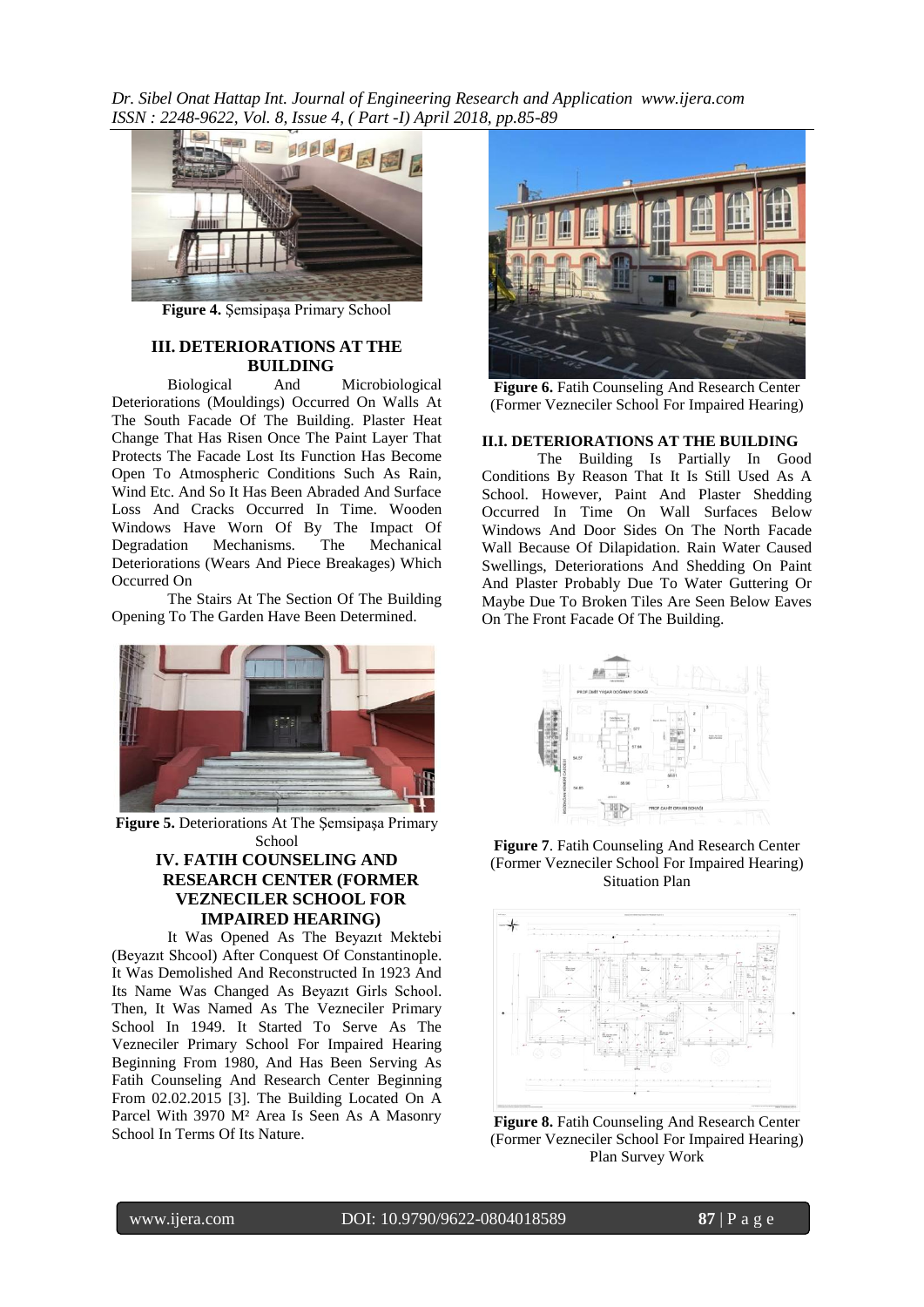## **V. CEZAYIRLI GAZI HASAN PAŞA PRIMARY SCHOOL**

Cezayirli Gazi Hasanpaşa Is A Famous And Gallant Sailor Who Had Lived Between 1710–1790 And Served As A Grand Vizier During The Period Of Selim III From The Ottoman Emperors. The Said Pasha Caused Construction Of A Command Building For Himself After He Became A Chief Admiral. This Building Is The Current Primary School Building. This Historical Building Which Was Constructed Completely A Stone Structure Survived As A Command Building Until His Death. It Was Used As A Dervish Lodge For A Long Time During The Ottoman Period. Then, It Has Served As The Soup Kitchen Of The Army. The School Started To Give Education And Training In 1906. It Was Affiliated With The Ministry Of Education After Declaration Of The Republic And It Became A Primary School For 8 Years During The 1997-1998 Education Year That Had Been Previously A Primary School For 5 Years. It Has Become A Primary School Or 4 Years During The 2013-2014 Education Year Upon The Law Enacted By 2013 [4].



**Figure 9.** Cezayirli Gazi Hasan Paşa Primary School

Cezayirli Gazi Hasan Paşa Primary School Is Composed Of Two Buildings. Among The Buildings The One Entrance Of Which Is Facing To The Street Is The Main Building And The Other Building Has Been Constructed As Auxiliary To This Main Building. The Main Building Is 3-Storey And The Auxiliary One Is 4-Storey, But The Buildings Have Almost The Same Height Because The Ceiling Height Of The Main Building Is Considerably Higher Than The Other. The Auxiliary Building Has No Stairs System In Itself, All Storey Transitions Are Provided My Means Of The Main Building. For That Reason, It Is Not Possible To Enter In The Kindergartens From The Main Building. It Is Believed That Such A Convenience Was Applied In Order To Sterilize Kindergarten Students From Other Students.



**Figure 10.** Cezayirli Gazi Hasan Paşa Primary School Situation Plan

The Auxiliary Building (Addition) Was Constructed By Reinforced Concrete And The Main Building Was Constructed By Stone Material. When The Wall Thicknesses On The Main Building Are Examined, It Is Seen That Some Internal Wall Thicknesses Drops To 12 Cm, For That Reason It Is Understood That Some Additional Walls Have Been Constructed In Order To Ensure Functional Convenience In Some Sections Of The Building Because The Building Had Not Been Constructed As A School.



**Figure 11**. Cezayirli Gazi Hasan Paşa Primary School Plan Survey Work

### **IV.I. DETERIORATIONS AT THE BUILDING**

The Most Original Facade Of The Building Is The South Facade. An Epitaph, 12 Columns, 8 Arched Windows, 6 Flat Wooden Windows Still Preserve Their Originality On This Facade. However, The Door Of The Building Opening Towards The Street And The Windows Next To This Door Were Not Be Able To Continue Their Existence And Been Replaced By New Metal Door-Windows. Once The Paint Layer That Protects The Facade Loses Its Function, Plaster Heat Change That